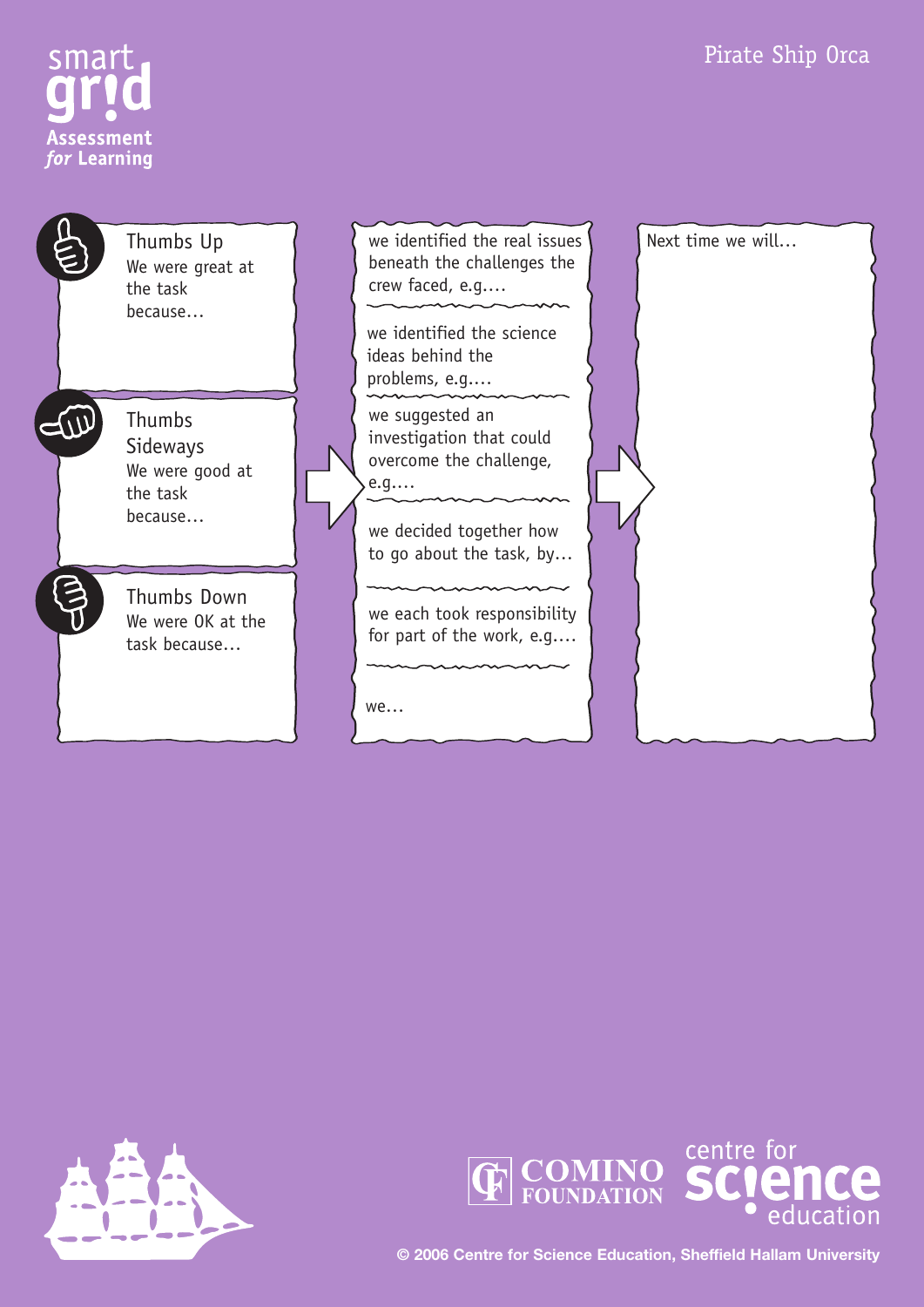



# Pirate Ship Orca

Teamwork: to overcome challenges together

Investigative skills: to ask questions that can be investigated scientifically

Activating Personal Capabilities in Science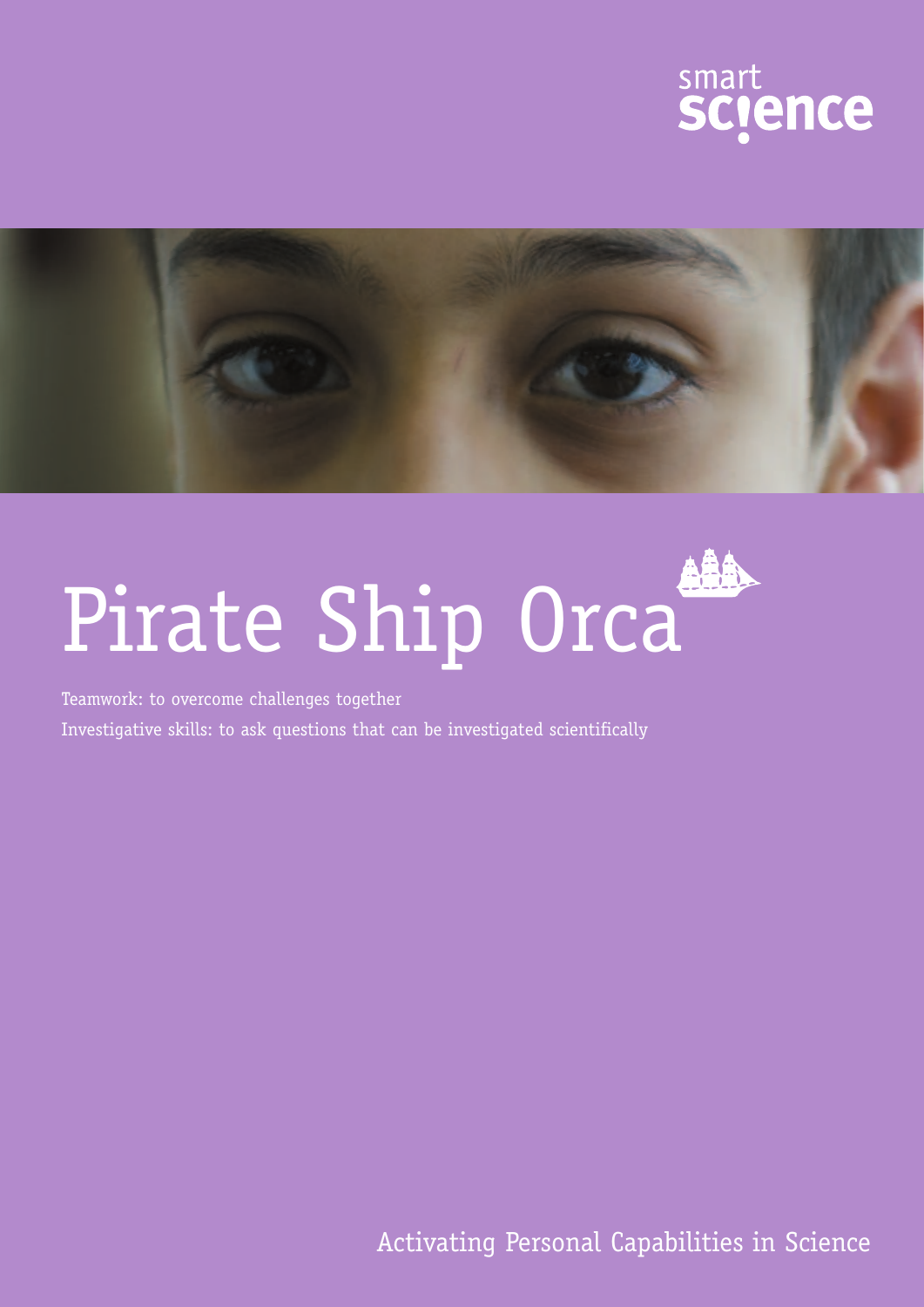



# Generic task **Dragon Mystery**

# **Learning Objective**

Teamwork: to overcome challenges together

## **Introducing the task 10 minutes**

Explain that this challenge will bring up a lot of 'difficult' moments so the team will need to work well together to be successful. They will need to co-operate, reach agreements, listen to each other, respect each other's opinions and overcome frustrations.

## **Running the task 35 minutes**

You need: a set of cut up clues in an envelope, 5 dragons names on the board or flip chart.

- 1 Organise the children into teams of four to six.
- 2 Read out the Five Dragons story:

'Once there were five evil dragons. Their names were Scorchbreath, Ironshanks, Firestorm, Morgana and Furniss. They captured Princess Tamara and held her prisoner. She was tied to a stake with ropes at her wrists and ankles. But she escaped and her father the King came back with knights and dragonslayers to punish the dragons. As the king was riding towards them the dragons were arguing about who had helped her to escape. They all suspected each other.'

- 3 Explain to the teams that they will be given some clues which may or may not be useful. They must not show anyone else their clue. They can read it aloud.
- 4 As a team, the children must consider all the information and try to agree on how Princess Tamara escaped. Did one of the dragons help her? And why?
- 5 Review the task by asking questions, such as:
	- How did you deal with everyone talking at once?
	- How did the team organise themselves?
	- Was everyone involved in solving the mystery?
	- Did the team show good co-operation skills?
	- What went well?
	- How were people feeling about the way the team were working together?

## **Helpful Hints**

45 minutes

Observe the teams and help if you think they really need it.

The Solution - Furniss helped Tamara escape by cutting one of her ropes because he was tired of eating skinny Princesses.

### **Resources**

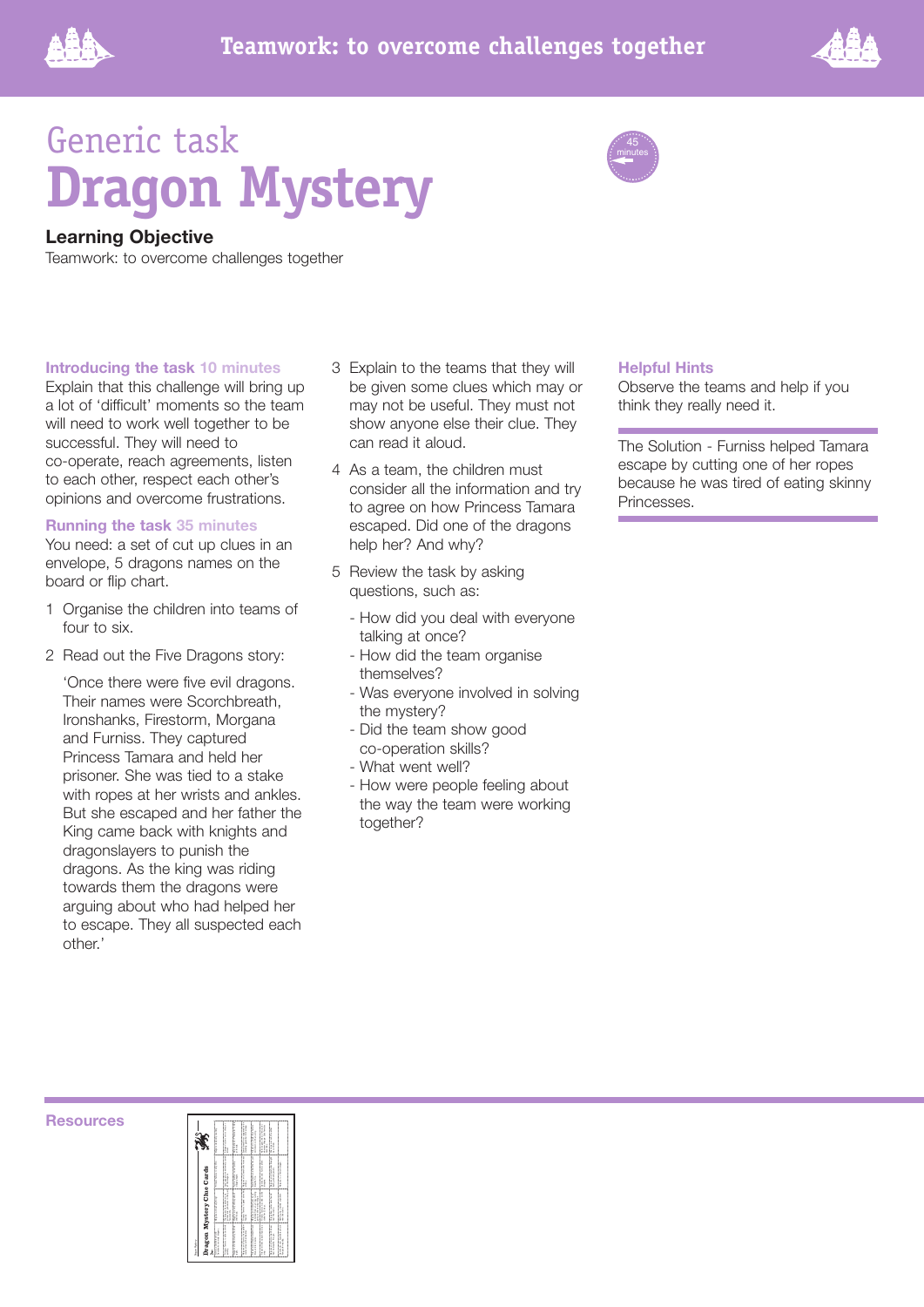



# Science embedded task **Pirate Ship Orca**



**National Curriculum** Sc1: 2a

**Science Investigative Skills** to ask questions that can be investigated scientifically and decide how to find answers

hour

# **Success Criteria**

To be successful the children will:

- identify the real issues beneath a challenge or problem
- decide together how to go about the task
- take responsibility for part of the work
- identify science ideas and how they could be investigated.

# **Introducing the task 5 minutes**

Discuss with the children the things they feel can help when working on a task as a team, encouraging them to draw on experiences they have had of working together (relate this back to the generic task). In particular, bring out the ideas of deciding as a team how to go about the task, e.g. dividing up and taking responsibility for smaller pieces of the task, either as pairs or individually, voting on who does what, coming together to review, draw together ideas and finish off the task.

# **Running the task 40 minutes**

- 1 Organise the children into teams of four to six.
- 2 Read aloud or hand out Pirate Ship Orca; individual children should read out the different comments. Set the time limit of 30 minutes for the work and give reminders every 10 minutes.
- 3 Supply Pirate Ship Orca Support Cards as appropriate to support the investigative part of the task. This task is intended to be discussion based, however where written evidence is required use the Pirate Ship Orca Challenge Log Sheet.

# **Reviewing the task 15 minutes**

Discuss with the children some of the key science ideas they were able to link to the various conversations and also some of the investigations they suggested. Ask the children to discuss in their team how successful they were at identifying and overcoming the challenges together. Stress that they should focus on positive aspects of the way they worked as a team. Involve the children in making an overall judgement about how well they overcame challenges together using the assessment for learning Smart Grid (see back cover).

**Resources**



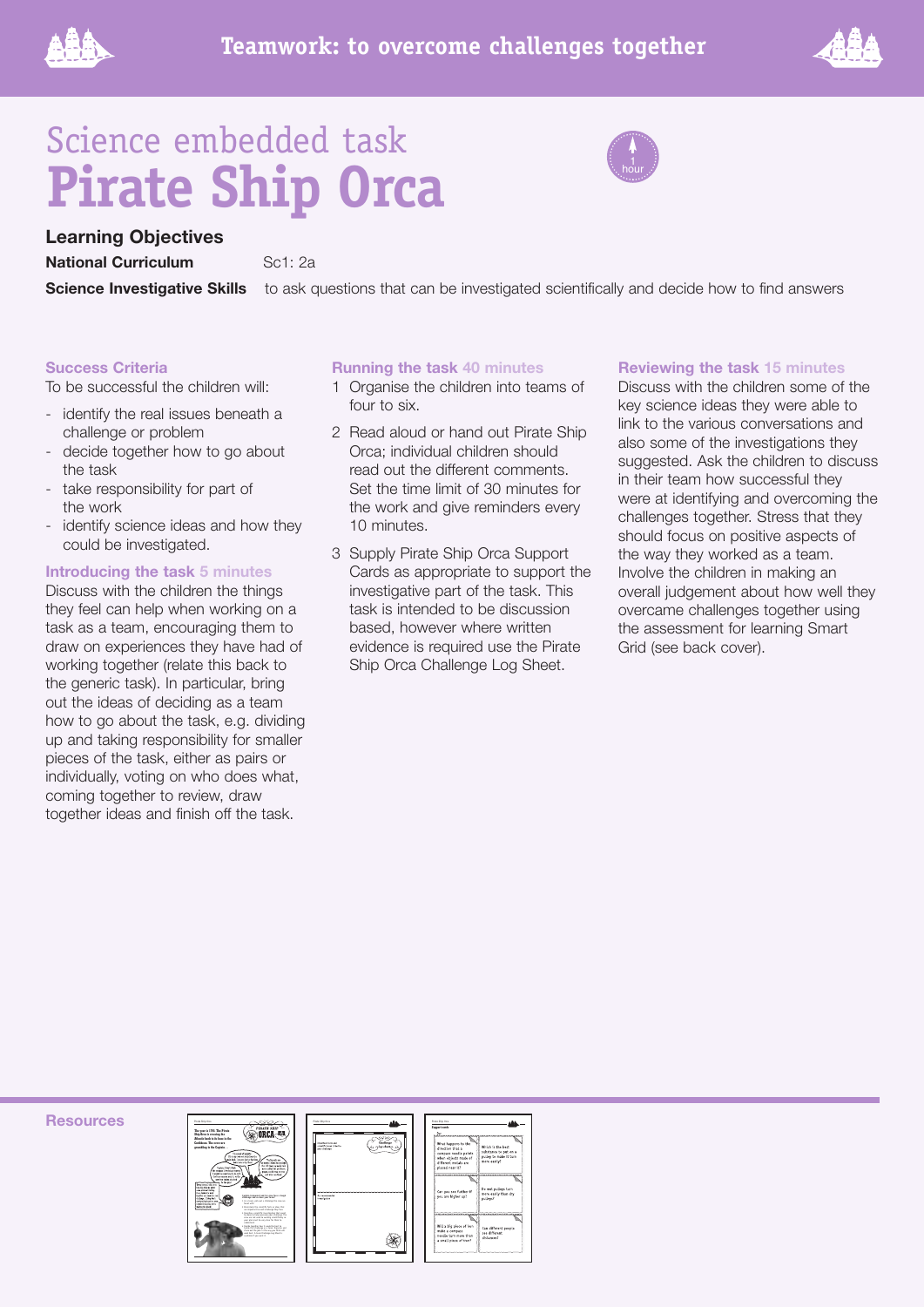| s           |  |
|-------------|--|
| S<br>)<br>é |  |

# Dragon Mystery Clue Cards D**ragon Mystery Clue Cards**

| L<br>т, |
|---------|

| Ironshanks are male dragons.<br>Furniss, Scorchbreath and        | Morgana will eat anything                                                                                 | Princess Tamara is very thin.                           | Dragons sleep very soundly.                                                   |
|------------------------------------------------------------------|-----------------------------------------------------------------------------------------------------------|---------------------------------------------------------|-------------------------------------------------------------------------------|
| Princess Tamara is able to<br>shrink quickly.                    | the past<br>The dragons have eaten many<br>princes and princesses in<br>few months.                       | Local people are extremely scared<br>of the dragons.    | A dragon's claws are as sharp as<br>knives.                                   |
| Dragons are too clumsy to<br>untie ropes.                        | Dragons are very choosy about<br>their food.                                                              | Furniss prefers to eat plump<br>village people.         | No-one knows if Firestorm is male<br>or female.                               |
| Morgana and Furniss have yellow<br>scales all over their bodies. | it making<br>Princess Tamara is good a<br>friends.                                                        | Morgana and Ironshanks were out<br>all day.             | Scorchbreath was supposed to be<br>standing guard but fell asleep.            |
| Firestorm and Scorchbreath have<br>blue and red scales.          | raiding<br>have<br>نە<br>party at the nearby villag<br>returned from an all day<br>Morgana and Ironshanks | Scorchbreath and Ironshanks just<br>breathe fire.       | Firestorm is afraid that Tamara<br>will return with an army.                  |
| Firestorm likes to burn food<br>to a crisp.                      | to the<br>Princess Tamara was tied<br>stake for 21 days.                                                  | Ironshanks and Furniss<br>often disagree.               | Male dragons shed a few scales<br>wherever they go (but females<br>never do). |
| Morgana and Furniss don't know<br>how to breathe fire yet.       | Only yellow scales were found<br>near the stake.                                                          | Morgana and Ironshanks brought<br>back gold and jewels. | One rope was cut, the other<br>was untied.                                    |
| Ironshanks and Scorchbreath are<br>hungry for royalty.           | here<br>Nothing was burned anyw<br>near the stake.                                                        | Morgana is a female dragon.                             |                                                                               |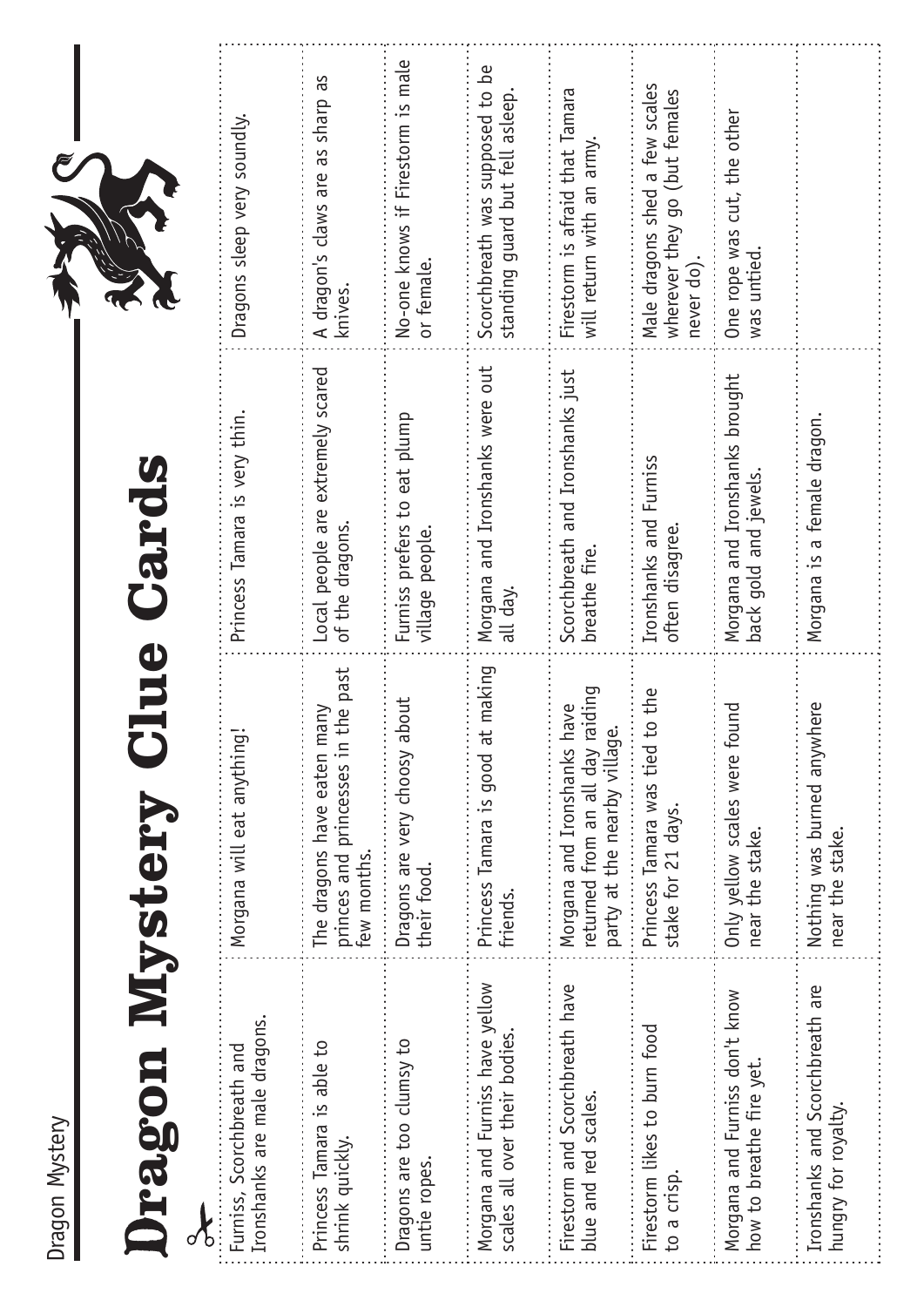**The year is 1795. The Pirate Ship Orca is crossing the Atlantic back to its base in the Caribbean. The crew are grumbling to the Captain…**



The big sails are

so heavy. I think the pulleys that lift them up would turn

more easily if we put bacon

grease, candle wax or even

just water on them.

'I'm scared of heights! I'll do my look-out duty from the main deck. I can see just as far from down here as up there.

'Captain, I don't think the compass is working properly. It might be something to do with the brass cannon near it, or the new iron chains attached

to the quns.

'Every person I talk to on this ship tells me about some problem! Getting these lubbers to work together as a team is a real challenge. If they don't start pulling together soon, somebody is going to be walking the plank!'



**Captain Cormorant and his crew face a tough challenge and so does your team!**

- 1 As a team, pick out a challenge the crew are faced with.
- 2 Brainstorm the scientific facts or ideas that are important to each challenge they face.
- 3 Describe a scientific investigation that could be done to help overcome your challenge. The crew are not used to working scientifically so your plan must be very clear for them to understand.
- 4 Decide together how it would be best to tackle this challenge as a team. Organise and share out the jobs in the way you think will work best. A team Challenge Log Sheet is available if you want it.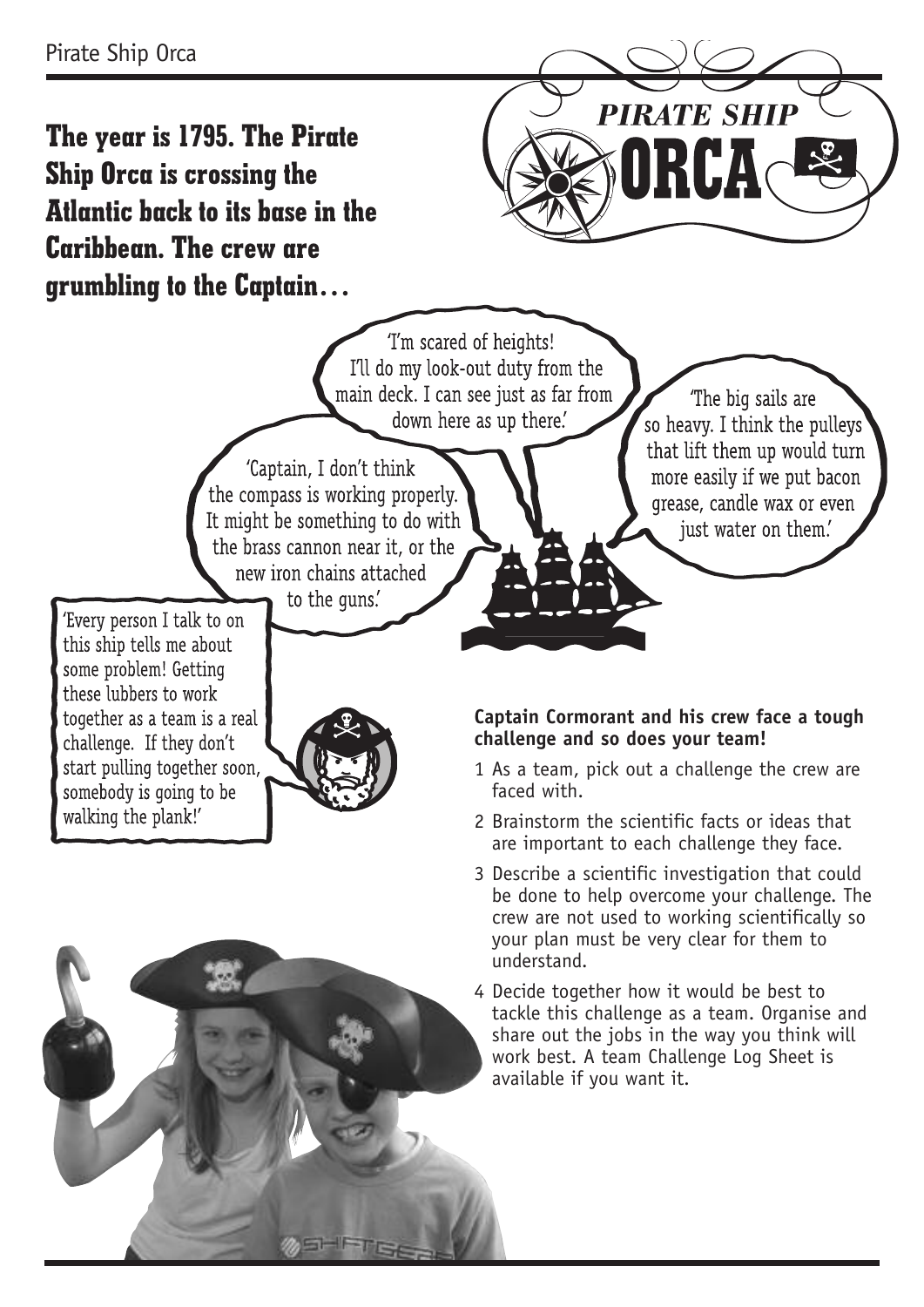# Pirate Ship Orca

Important facts and scientific ideas linked to your challenge

investigation

Our recommended





**Challenge** 

 $_{0}$ log sheet $_{\bigcap}$